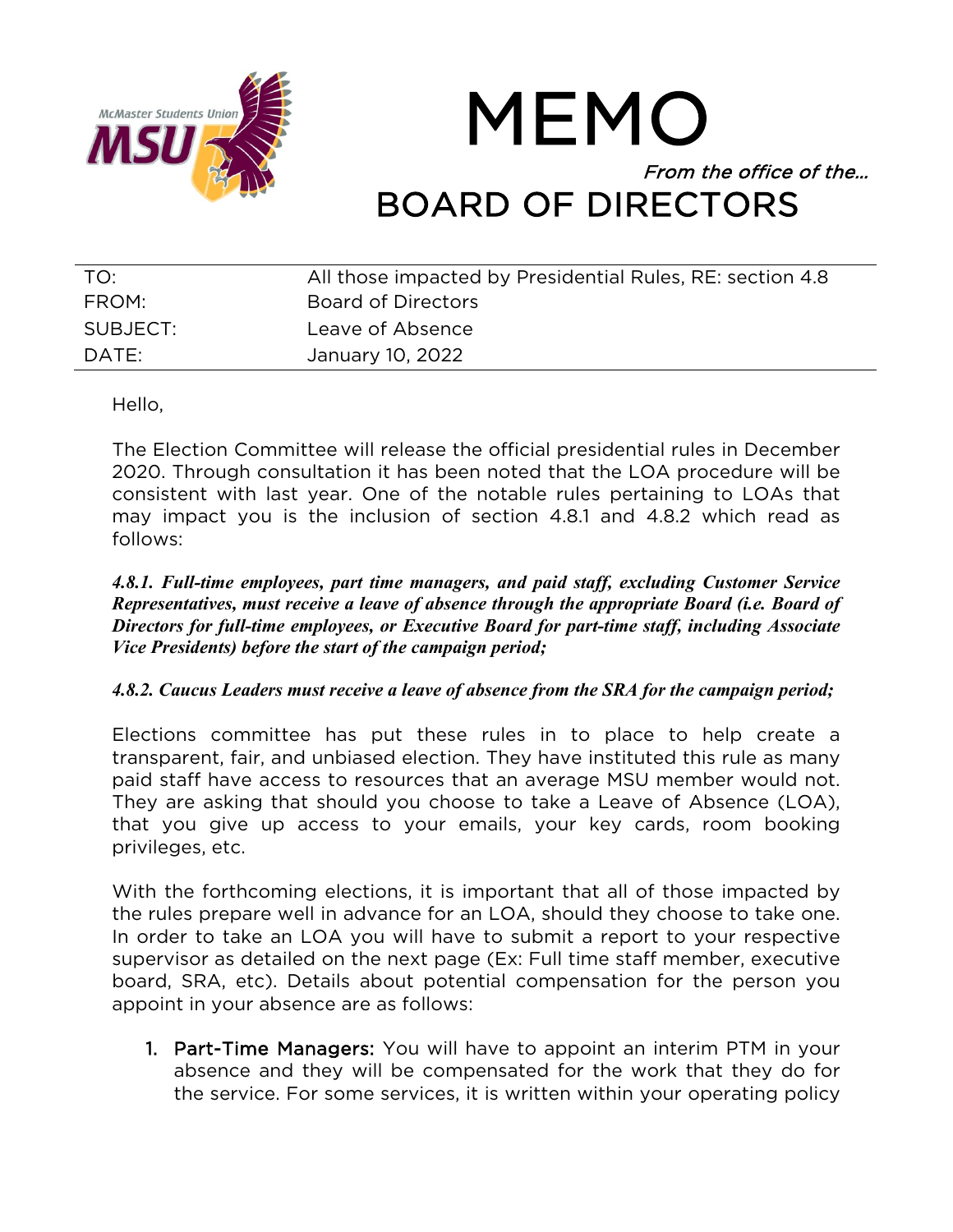on who should take over should you decide to take a leave or no longer be able to complete your job.

- 2. Associate Vice Presidents: Please appoint a chair, so meetings can continue in your absence. Any committee work that needs to be done within those two weeks can be deferred to the Board of Directors. e.g. filling out a PO to get money for an event. There will be no compensation provided to the individual chairing the meetings. If necessary, an interim AVP in your absence will be appointed by the Board of Directors and they will be compensated for the work that they do.
- 3. Full-Time Employees (SOPS) & Part-Time Employees: You will have to work with your supervisor to determine the best course of action on who will be completing your duties while you are on leave. Some options include: the department supervisor taking on more responsibility, appointing an interim person to complete your role, etc.
- 4. Special note for Caucus Leaders: Although you are not a paid staff of the organization, you do have special privileges an ordinary MSU member does not. So, if you are participating in any Presidential team, all access card privileges will be revoked for the duration of that time. In addition, you will be locked out of your SRA caucus email for the duration of that time as well.

Thank you for your co-operation,

Board of Directors

In order to take an LOA please submit this to your supervisor as soon as possible. Deadlines for submission of documentation are as follows:

- 1. If you are submitting this to EB (PTMS, EB, and Part-Time Staff), please note the last possible meeting to do this will be the meeting occurring during the week of January 10th to 11th, 2021. Send your documentation to Victoria Scott (asc@msu.mcmaster.ca) no later than January 7th, 2022.
- 2. If you are submitting this to the Board of Directors, please note the last possible meeting to do this will be the meeting occurring during the week of January  $10^{th}$  to  $14^{th}$ , 2021. Send your documentation to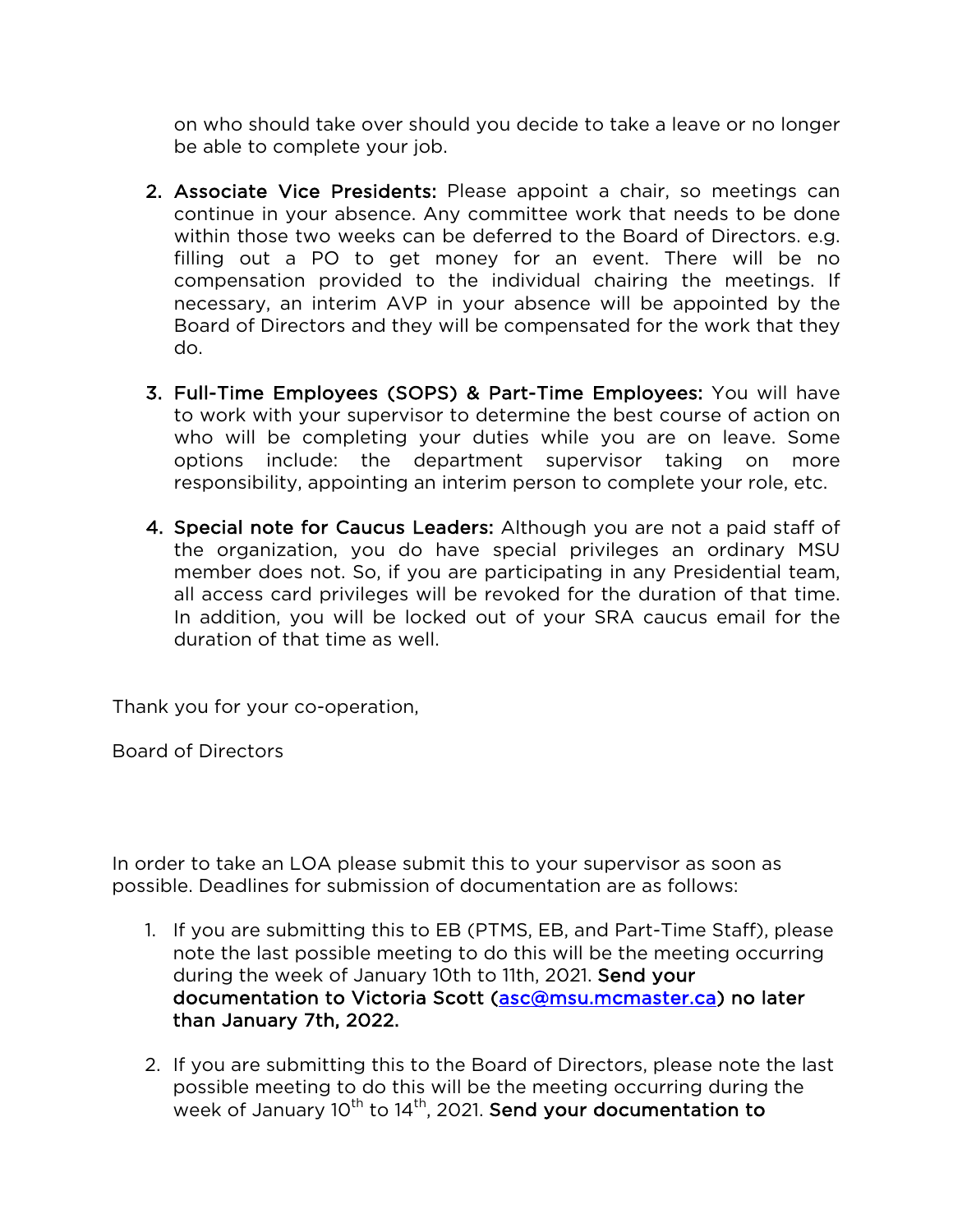#### Daniela Stajcer (assistant@msu.mcmaster.ca) no later than on January  $7<sup>th</sup>$ , 2022.

3. If you are submitting this to the SRA, please note the last possible meeting to do this will be the meeting occurring on Sunday, January  $9<sup>th</sup>$ , 2022. Documentation for this meeting will be **due January 4<sup>th</sup> at** NOON. Send your documentation to Daniela Stajcer (asc@msu.mcmaster.ca).

If any of the following sections do not apply to you, please type N/A in the respective section.

## Leave of Absence (LOA) Formal Request Form

Name: Sarphina Chui Job Title: SRA Humanities Caucus Leader Supervisor: SRA

#### Who will take over your responsibilities when you are on your LOA and what is their contact information?

The humanities caucus members will take over my responsibilities.

Maryam Sheikh Email: sheikm35@mcmaster.ca

Nerij Sharia Email: sharian@mcmaster.ca

## What are the major events/projects that you have planned for that are happening during your LOA?

Please make note of who will be responsible for these events and projects, the details of the events and projects, and any other relevant information

Social media: Maryam will manage our social media accounts and take lead in developing our social media initiatives.

External Communication: Nerij will take charge of communicating with the MHS, Faculty members, and deans on upcoming projects.

They will complete the next humanities report for meeting 21N.